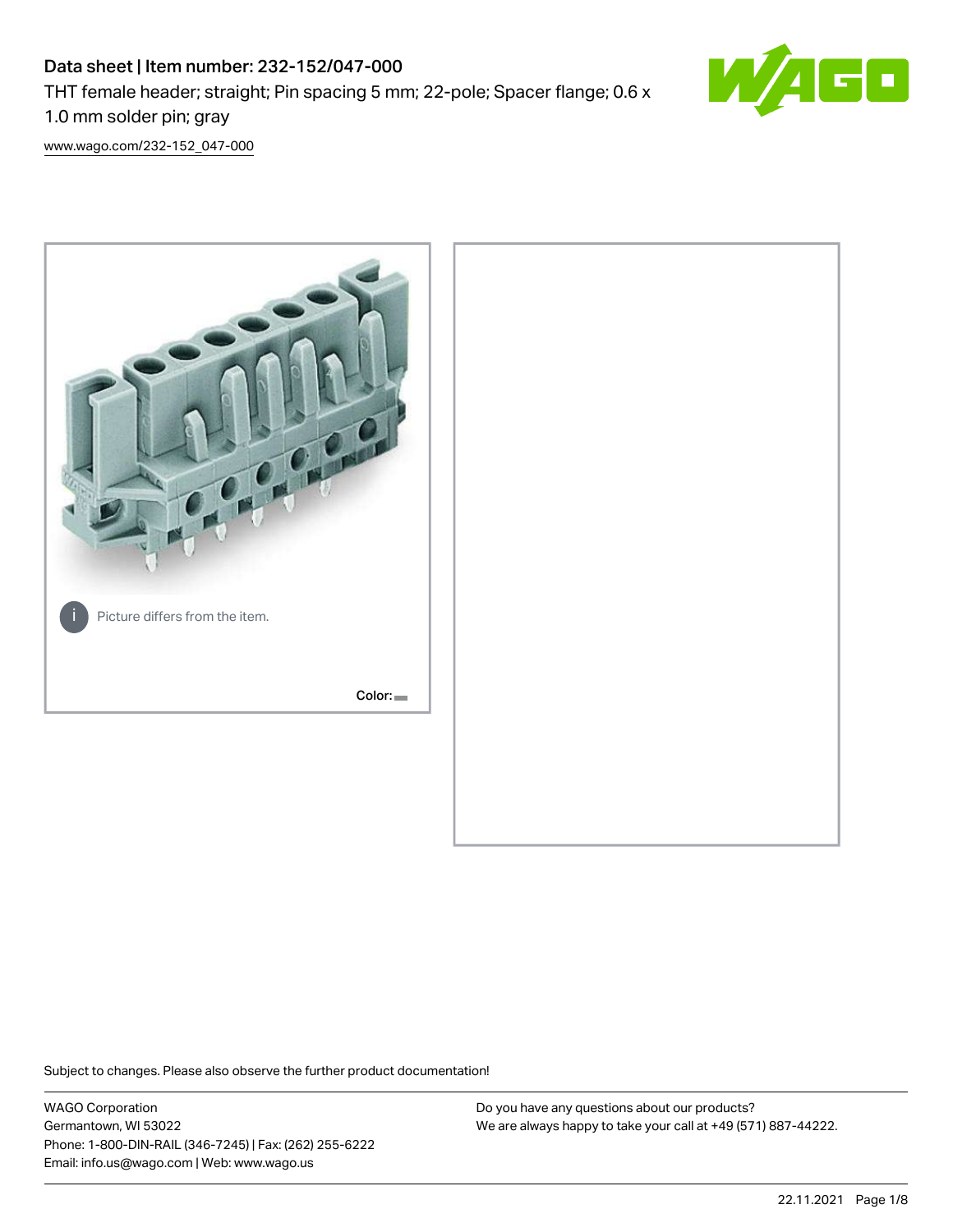



L = pole no. x pin spacing

 $L_1 = L + 3$  mm

 $L_2 = L + 8.8$  mm

 $L_3 = L + 14.8$  mm

2- to 3-pole female connectors – one latch only

## Item description

**Horizontal or vertical PCB mounting via straight or angled solder pins** 

Subject to changes. Please also observe the further product documentation! For board-to-board and board-to-wire connections

WAGO Corporation Germantown, WI 53022 Phone: 1-800-DIN-RAIL (346-7245) | Fax: (262) 255-6222 Email: info.us@wago.com | Web: www.wago.us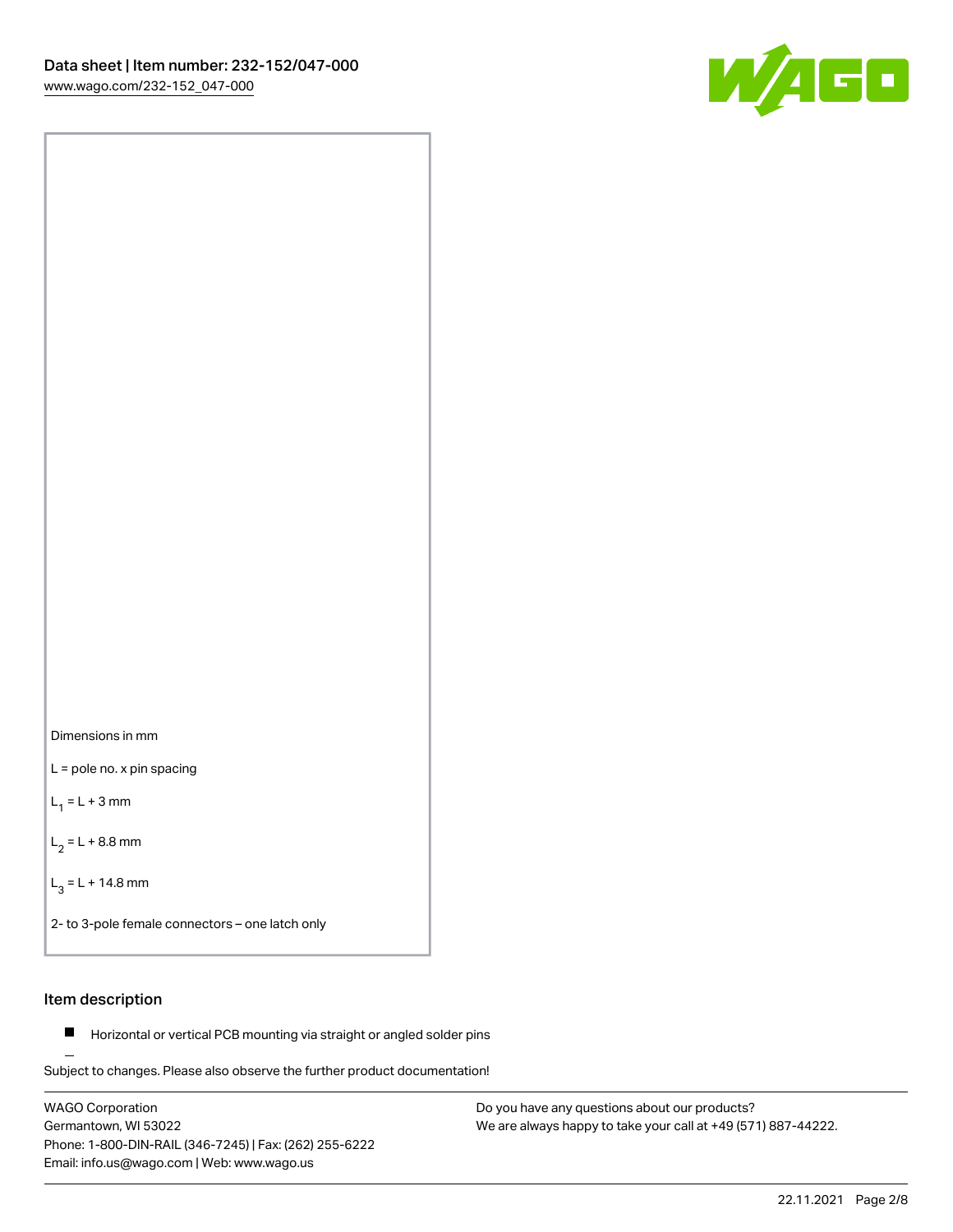

- For board-to-board and board-to-wire connections
- $\blacksquare$ Touch-proof PCB outputs
- $\blacksquare$ Easy-to-identify PCB inputs and outputs
- $\blacksquare$ With coding fingers

## Data **Notes**

| Safety information 1 | The <i>MCS – MULTI CONNECTION SYSTEM</i> includes connectors<br>without breaking capacity in accordance with DIN EN 61984. When<br>used as intended, these connectors must not be connected<br>/disconnected when live or under load. The circuit design should<br>ensure header pins, which can be touched, are not live when<br>unmated. |
|----------------------|--------------------------------------------------------------------------------------------------------------------------------------------------------------------------------------------------------------------------------------------------------------------------------------------------------------------------------------------|
| Variants:            | Other pole numbers<br>3.8 mm pin projection for male headers with straight solder pins<br>Gold-plated or partially gold-plated contact surfaces<br>Other versions (or variants) can be requested from WAGO Sales or<br>configured at https://configurator.wago.com/                                                                        |

# Electrical data

### IEC Approvals

| Ratings per                 | IEC/EN 60664-1                                                        |
|-----------------------------|-----------------------------------------------------------------------|
| Rated voltage (III / 3)     | 320 V                                                                 |
| Rated surge voltage (III/3) | 4 <sub>k</sub> V                                                      |
| Rated voltage (III/2)       | 320 V                                                                 |
| Rated surge voltage (III/2) | 4 <sub>k</sub> V                                                      |
| Nominal voltage (II/2)      | 630 V                                                                 |
| Rated surge voltage (II/2)  | 4 <sub>kV</sub>                                                       |
| Rated current               | 12A                                                                   |
| Legend (ratings)            | $(III / 2)$ $\triangle$ Overvoltage category III / Pollution degree 2 |

## UL Approvals

| Approvals per                  | UL 1059 |
|--------------------------------|---------|
| Rated voltage UL (Use Group B) | 300 V   |
| Rated current UL (Use Group B) | 15A     |
| Rated voltage UL (Use Group D) | 300 V   |
| Rated current UL (Use Group D) | 10 A    |

Subject to changes. Please also observe the further product documentation!

| <b>WAGO Corporation</b>                                | Do you have any questions about our products?                 |
|--------------------------------------------------------|---------------------------------------------------------------|
| Germantown, WI 53022                                   | We are always happy to take your call at +49 (571) 887-44222. |
| Phone: 1-800-DIN-RAIL (346-7245)   Fax: (262) 255-6222 |                                                               |
| Email: info.us@wago.com   Web: www.wago.us             |                                                               |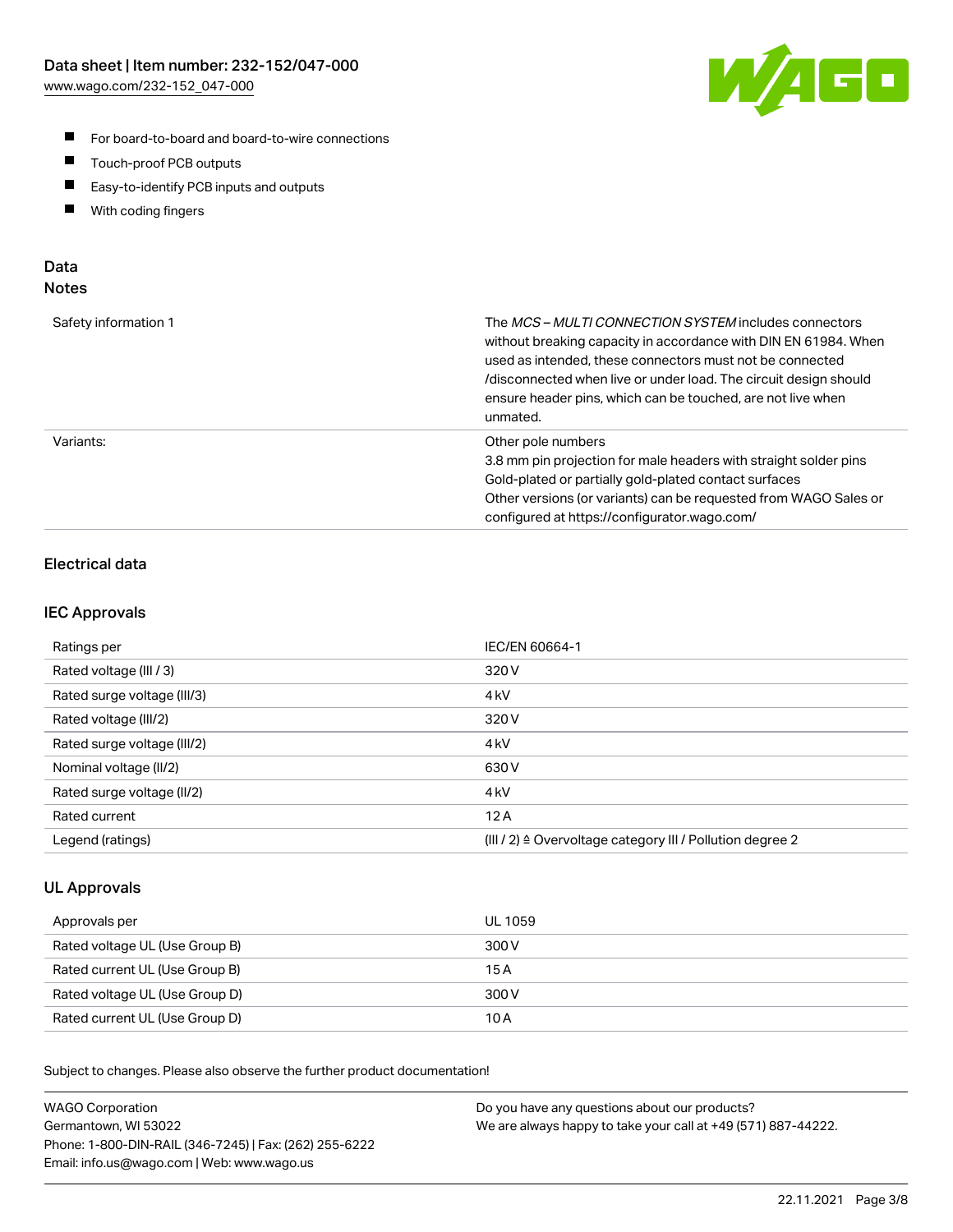

## Ratings per UL

| Rated voltage UL 1977 | 600 \<br>.   |
|-----------------------|--------------|
| Rated current UL 1977 | . . <i>.</i> |

## CSA Approvals

| Approvals per                   | CSA   |
|---------------------------------|-------|
| Rated voltage CSA (Use Group B) | 300 V |
| Rated current CSA (Use Group B) | 15 A  |
| Rated voltage CSA (Use Group D) | 300 V |
| Rated current CSA (Use Group D) | 10 A  |

#### Connection data

| Total number of potentials |  |
|----------------------------|--|
| Number of connection types |  |
| Number of levels           |  |

#### Connection 1

| Number of poles | $\sim$ |  |
|-----------------|--------|--|
|                 | ے      |  |

# Physical data

| Pin spacing                          | 5 mm / 0.197 inch          |
|--------------------------------------|----------------------------|
| Width                                | 124.8 mm / 4.913 inch      |
| Height                               | 23.25 mm / 0.915 inch      |
| Height from the surface              | 18.25 mm / 0.719 inch      |
| Depth                                | 11.6 mm / 0.457 inch       |
| Solder pin length                    | 5 mm                       |
| Solder pin dimensions                | $0.6 \times 1$ mm          |
| Drilled hole diameter with tolerance | $1.3$ <sup>(+0.1)</sup> mm |

# Mechanical data

| Mounting type | Mounting flange             |
|---------------|-----------------------------|
| Mounting type | Flush feed-through mounting |
|               | Panel mounting              |

Subject to changes. Please also observe the further product documentation!

| <b>WAGO Corporation</b>                                | Do you have any questions about our products?                 |
|--------------------------------------------------------|---------------------------------------------------------------|
| Germantown, WI 53022                                   | We are always happy to take your call at +49 (571) 887-44222. |
| Phone: 1-800-DIN-RAIL (346-7245)   Fax: (262) 255-6222 |                                                               |
| Email: info.us@wago.com   Web: www.wago.us             |                                                               |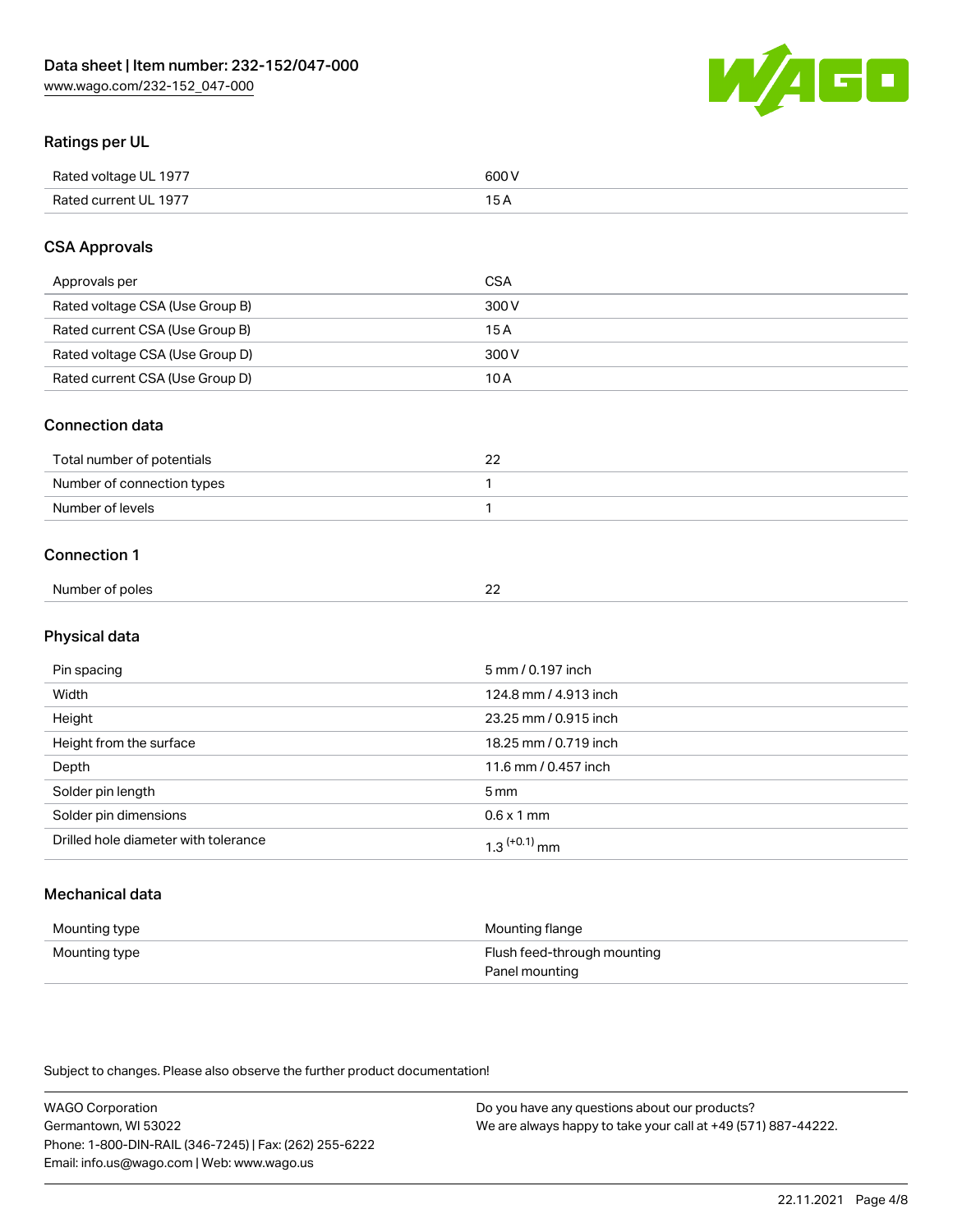

## Plug-in connection

| Contact type (pluggable connector) | Female header |
|------------------------------------|---------------|
| Connector (connection type)        | for PCB       |
| Mismating protection               | No            |
| Mating direction to the PCB        | 90°           |

# PCB contact

| PCB Contact                         | THT                                        |
|-------------------------------------|--------------------------------------------|
| Solder pin arrangement              | over the entire female connector (in-line) |
| Number of solder pins per potential |                                            |

#### Material data

| Color                       | gray             |
|-----------------------------|------------------|
| Material group              |                  |
| Insulation material         | Polyamide (PA66) |
| Flammability class per UL94 | V <sub>0</sub>   |
| Contact material            | Copper alloy     |
| Contact plating             | tin-plated       |
| Fire load                   | 0.382 MJ         |
| Weight                      | 21.2g            |

### Environmental requirements

| Limit temperature range | -60  +85 °C |
|-------------------------|-------------|
|-------------------------|-------------|

#### Commercial data

| PU (SPU)              | 10 Stück      |
|-----------------------|---------------|
| Packaging type        | box           |
| Country of origin     | <b>DE</b>     |
| <b>GTIN</b>           | 4050821637783 |
| Customs tariff number | 85366990990   |

## Approvals / Certificates

#### Country specific Approvals

|      |          |                          | ∩ertificate |
|------|----------|--------------------------|-------------|
| Logo | Approval | Additional Approval Text | name        |
|      |          |                          |             |

Subject to changes. Please also observe the further product documentation!

| <b>WAGO Corporation</b>                                | Do you have any questions about our products?                 |
|--------------------------------------------------------|---------------------------------------------------------------|
| Germantown, WI 53022                                   | We are always happy to take your call at +49 (571) 887-44222. |
| Phone: 1-800-DIN-RAIL (346-7245)   Fax: (262) 255-6222 |                                                               |
| Email: info.us@wago.com   Web: www.wago.us             |                                                               |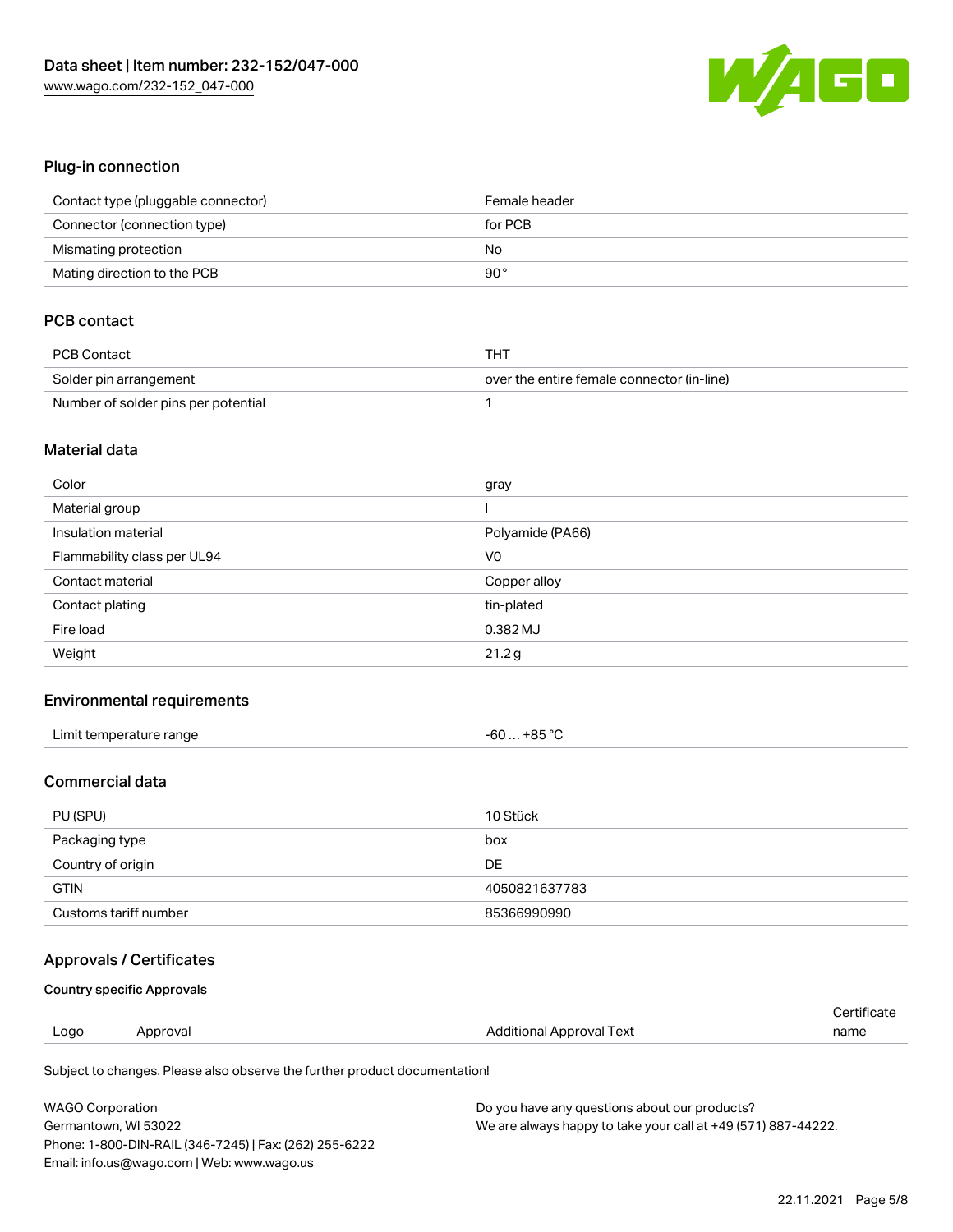



**CSA** DEKRA Certification B.V.

C22.2 1466354

#### Ship Approvals

| Logo                | Approval                                    | <b>Additional Approval Text</b> | Certificate<br>name                 |
|---------------------|---------------------------------------------|---------------------------------|-------------------------------------|
| ABS.                | <b>ABS</b><br>American Bureau of Shipping   | $\overline{\phantom{0}}$        | $19 -$<br>HG15869876-<br><b>PDA</b> |
| <b>BUREAU</b>       | BV<br>Bureau Veritas S.A.                   | IEC 60998                       | 11915/D0 BV                         |
| <b>UL-Approvals</b> |                                             |                                 |                                     |
| Logo                | Approval                                    | <b>Additional Approval Text</b> | Certificate<br>name                 |
|                     | UL<br>Underwriters Laboratories Inc.        | UL 1059                         | E45172                              |
|                     | <b>UR</b><br>Underwriters Laboratories Inc. | <b>UL 1977</b>                  | E45171                              |

## **Counterpart**



#### Item no.231-622 Male connector; 22-pole; Pin spacing 5 mm; gray [www.wago.com/231-622](https://www.wago.com/231-622) www.wago.com/231-622

#### Optional accessories

Testing accessories

Testing accessories



#### Item no.: 231-661 Test plugs for female connectors; for 5 mm and 5.08 mm pin spacing; 2,50 mm²; light gray [www.wago.com/231-661](http://www.wago.com/231-661)

.<br>Subject to changes. Please also observe the further product documentation!

WAGO Corporation Germantown, WI 53022 Phone: 1-800-DIN-RAIL (346-7245) | Fax: (262) 255-6222 Email: info.us@wago.com | Web: www.wago.us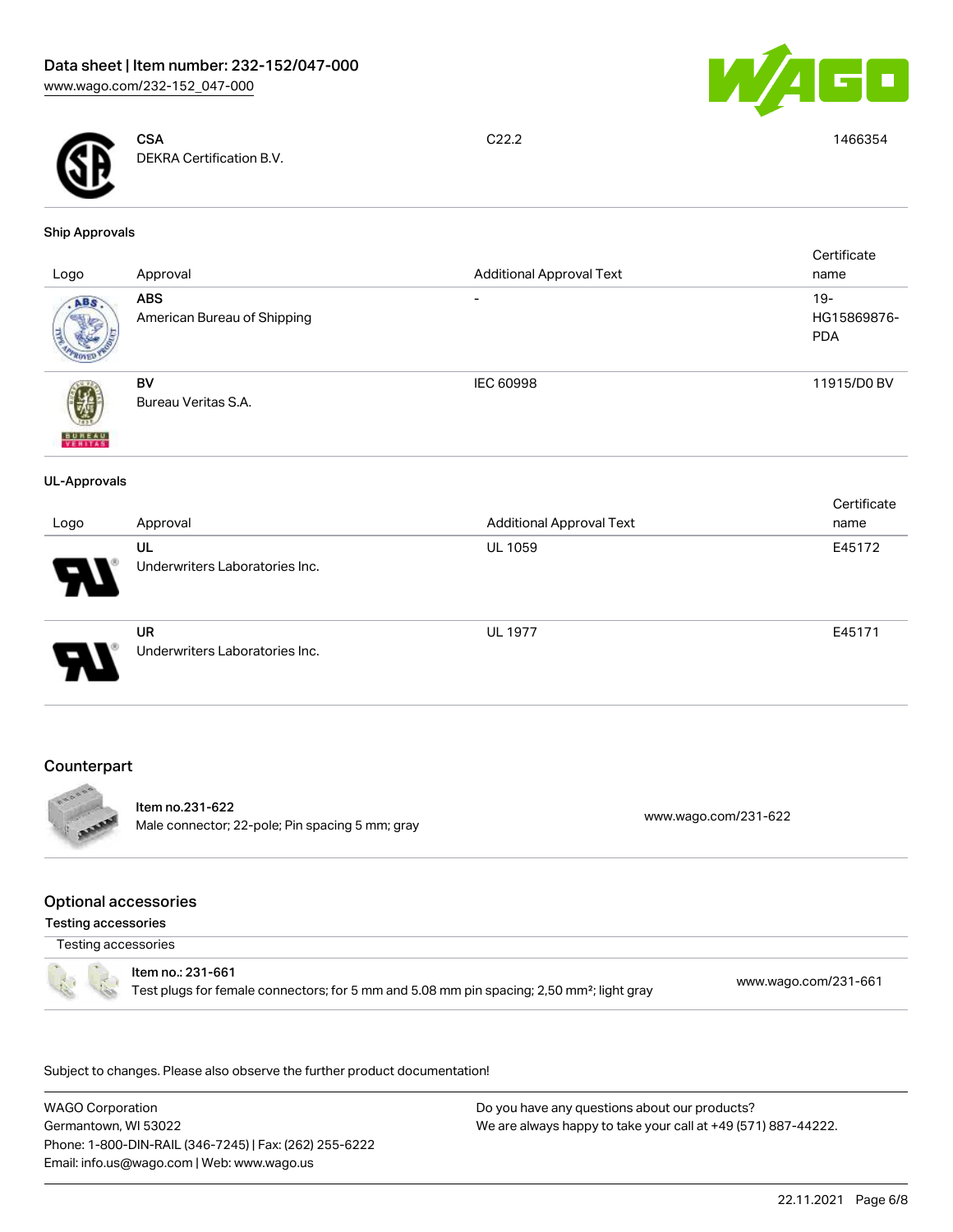## **Downloads** Documentation



| <b>Additional Information</b><br>Technical explanations                                                                                                                | 2019 Apr 3 | pdf        | Download |
|------------------------------------------------------------------------------------------------------------------------------------------------------------------------|------------|------------|----------|
|                                                                                                                                                                        |            | 2.0 MB     |          |
| <b>CAD files</b>                                                                                                                                                       |            |            |          |
| CAD data                                                                                                                                                               |            |            |          |
| 2D/3D Models 232-152/047-000                                                                                                                                           |            | <b>URL</b> | Download |
| <b>PCB Design</b>                                                                                                                                                      |            |            |          |
| Symbol and Footprint 232-152/047-000                                                                                                                                   |            | URL        | Download |
| CAx data for your PCB design, consisting of "schematic symbols and PCB footprints",<br>allow easy integration of the WAGO component into your development environment. |            |            |          |
| Supported formats:                                                                                                                                                     |            |            |          |
| ш<br>Accel EDA 14 & 15                                                                                                                                                 |            |            |          |
| ш<br>Altium 6 to current version                                                                                                                                       |            |            |          |
| a ka<br>Cadence Allegro                                                                                                                                                |            |            |          |
| Ц<br>DesignSpark                                                                                                                                                       |            |            |          |
| ш<br>Eagle Libraries                                                                                                                                                   |            |            |          |
| П<br>KiCad                                                                                                                                                             |            |            |          |
| ш<br>Mentor Graphics BoardStation                                                                                                                                      |            |            |          |
| ш<br>Mentor Graphics Design Architect                                                                                                                                  |            |            |          |
| ш<br>Mentor Graphics Design Expedition 99 and 2000                                                                                                                     |            |            |          |
| ш<br>OrCAD 9.X PCB and Capture                                                                                                                                         |            |            |          |
| ш<br>PADS PowerPCB 3, 3.5, 4.X, and 5.X                                                                                                                                |            |            |          |
| ш<br>PADS PowerPCB and PowerLogic 3.0                                                                                                                                  |            |            |          |
| ш<br>PCAD 2000, 2001, 2002, 2004, and 2006                                                                                                                             |            |            |          |
| ш<br>Pulsonix 8.5 or newer                                                                                                                                             |            |            |          |
| ш<br><b>STL</b>                                                                                                                                                        |            |            |          |
| 3D STEP<br>ш                                                                                                                                                           |            |            |          |
| TARGET 3001!                                                                                                                                                           |            |            |          |
| View Logic ViewDraw<br>ш                                                                                                                                               |            |            |          |
| Quadcept<br>ш                                                                                                                                                          |            |            |          |
| Zuken CadStar 3 and 4                                                                                                                                                  |            |            |          |
| $\overline{\phantom{0}}$                                                                                                                                               |            |            |          |

Subject to changes. Please also observe the further product documentation!

WAGO Corporation Germantown, WI 53022 Phone: 1-800-DIN-RAIL (346-7245) | Fax: (262) 255-6222 Email: info.us@wago.com | Web: www.wago.us